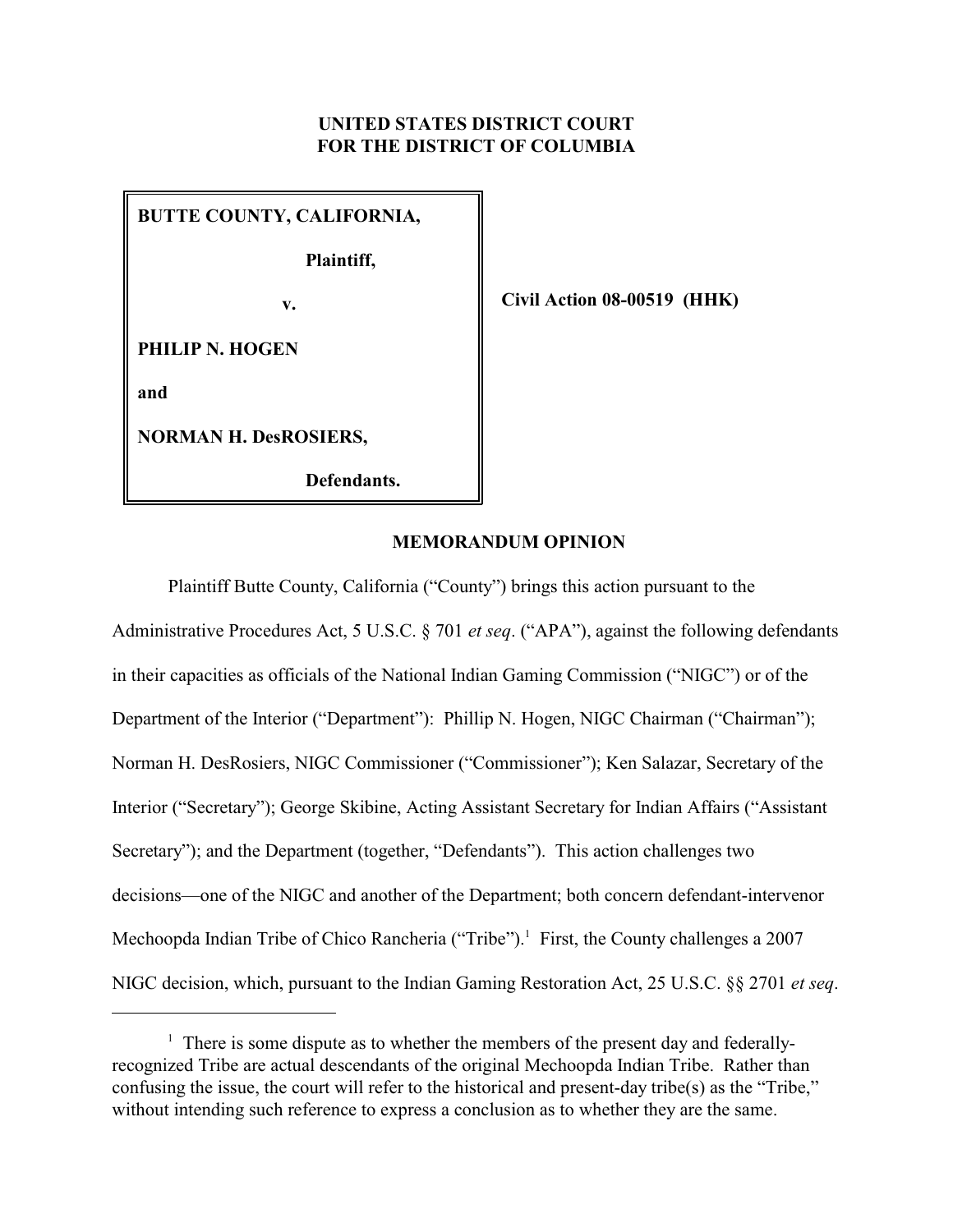("IGRA"), approved a gaming ordinance the Tribe had enacted. Second, the County challenges a 2008 Department decision to take a parcel of land in the County into trust on behalf of the Tribe ("Chico Parcel") pursuant to the Indian Reorganization Act, 25 U.S.C. §§ 465 *et seq*. ("IRA"). In essence, these challenges raise the same question of law: whether the Chico Parcel qualifies as a "restoration of lands" under the IGRA thereby making it eligible for gaming under an IGRA exception to its general prohibition against gaming on Indian lands taken into trust after October 17, 1988.

Before the court are Defendants' motion to dismiss, or, in the alternative for summary judgment [##41, 46], the Tribe's motion to dismiss, or, in the alternative for summary judgment [##42, 47], and the County's cross-motion for summary judgment [#55]. Upon consideration of the motions, the oppositions thereto, and the record of this case, the court concludes that the motions for summary judgment filed by the Tribe and Defendants must be granted, and the motion for summary judgment filed by the County must be denied.

## **I. BACKGROUND**

The United States recognized a tribe of Indians known as the Mechoopda as early as 1851. (NIGC AR 002809-13.) In the mid-nineteenth century, the California gold rush and policies related thereto displaced the Tribe, at least in part, from its ancestral lands in and around the County. (NIGC AR 000467, 002718.) In response to the displacement of the Tribe and other Indian tribes, the United States created "rancherias," which it held in trust for the Indians who settled on them. One such rancheria was the Chico Rancheria, which was established in 1939 and located within a family-owned ranch ("Bidwell Ranch"). (NIGC AR 000467.) The Tribe alleges to have resided on the Chico Rancheria from 1939 until the present. (NIGC AR 000467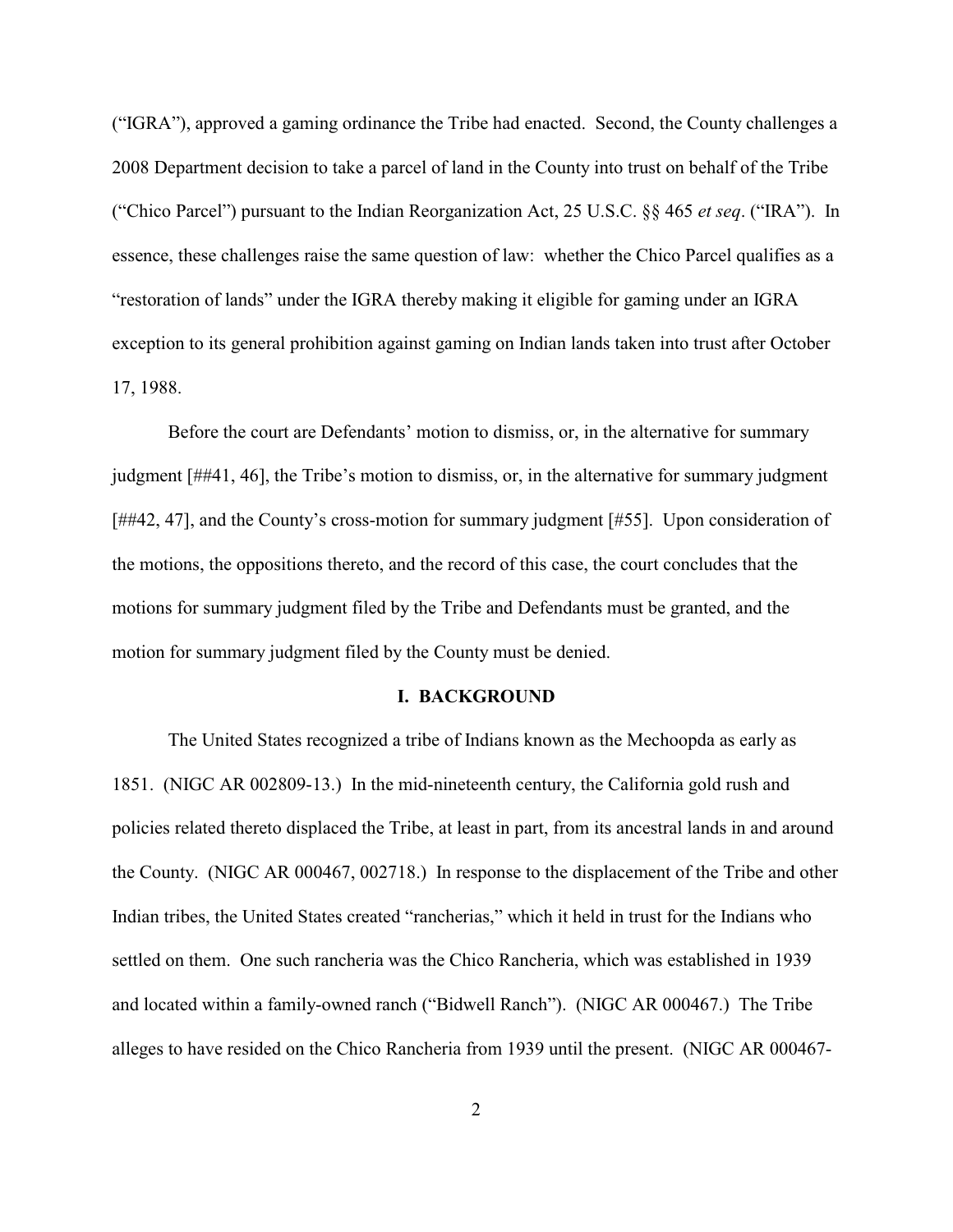68.) Although the County admits the Tribe resided on the Chico Rancheria, it contends that it resided there not as a tribe but as a disparate group of Indians employed by the Ranch. Regardless of whether the Tribe or the County is correct, the facts are that, in 1967, the United States terminated the Chico Rancheria along with federal recognition of the Tribe. (NIGC AR 002721.)

In 1986, the Tribe filed suit challenging the termination of its federally-recognized status. (NIGC AR 000467.) The lawsuit ended upon entry of a stipulated judgment between the Tribe, the United States, and the City of Chico (which had since subsumed the Chico Rancheria) ("Scotts Stipulation"). (NIGC AR 002731-42.) Under the Scotts Stipulation, the Tribe regained its status as a federally-recognized sovereign tribe. The Scotts Stipulation did not, however, restore the Chico Rancheria because the lands that comprised the former Chico Rancheria were now part of the City of Chico and the California State University at Chico. Accordingly, the parties to the Scotts Stipulation agreed that the former Chico Rancheria would not be restored, but that the United States would consider taking other lands into trust for the benefit of the Tribe. (NIGC AR 000468.)

Thereafter, the Tribe took various actions to identify and secure land, which could then be held in trust by the United States for the benefit of the Tribe. (NIGC AR 002720, 002034-35.) The effort to procure land for the Tribe is governed by the IRA, which provides in relevant part:

The Secretary of the Interior is authorized, in his discretion, to acquire, through purchase, relinquishment, gift, exchange, or assignment, any interest in lands, water rights, or surface rights to lands, within or without existing reservations, including trust or otherwise restricted allotments, whether the allottee be living or deceased, for the purpose of providing land for Indians.

\*\*\*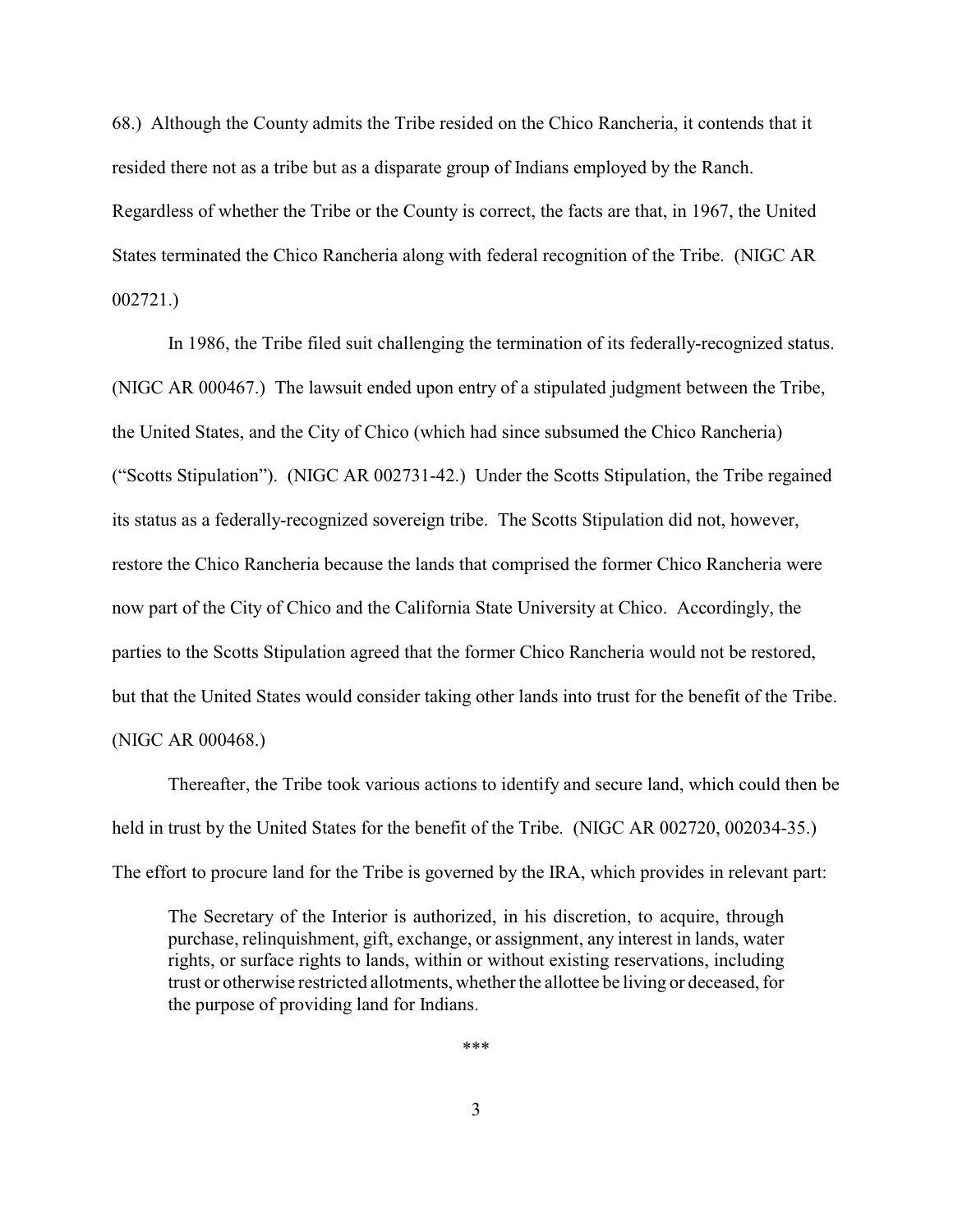Title to any lands or rights acquired pursuant to this Act or the Act of July 28, 1955 (69 Stat. 392), as amended (25 U.S.C. 608 et seq.) shall be taken in the name of the United States in trust for the Indian tribe or individual Indian for which the land is acquired, and such lands or rights shall be exempt from State and local taxation.

25 U.S.C. § 465. Once the United States could acquire land in trust for the Tribe, the Tribe planned to develop gaming operations on the land as a means of generating tribal government revenue.<sup>2</sup> (NIGC AR 002873-75.) Because the United States would be taking such land into trust for the benefit of the Tribe after October 17, 1988, whether such gaming would be permitted on the land is governed by the Restoration of Lands Exception of the IGRA, which provides in relevant part:

(a) Prohibition on lands acquired in trust by Secretary

Except as provided in subsection (b) of this section, gaming regulated by this chapter shall not be conducted on lands acquired by the Secretary in trust for the benefit of an Indian tribe after October 17, 1988 . . .

\*\*\*

(b) Exceptions

(1) Subsection (a) of this section will not apply when–

\*\*\*

(B) lands are taken into trust as part of –

\*\*\*

(iii) the *restoration of lands* for an Indian tribe that is restored to Federal recognition.

25 U.S.C. § 2719 (emphasis added) ("ROLE").

In 1996, the Tribe identified certain land in Sutter County, California ("Sutter Land") as a

potential site for its land trust and gaming operations, but the Tribe abandoned its efforts after the

 $\frac{1}{2}$  The Tribe sought to operate Class II gaming, which includes games like bingo, and Class III gaming, which includes games like roulette, poker, blackjack, and slot machines. *See* 25 U.S.C. §§ 2703, 2710.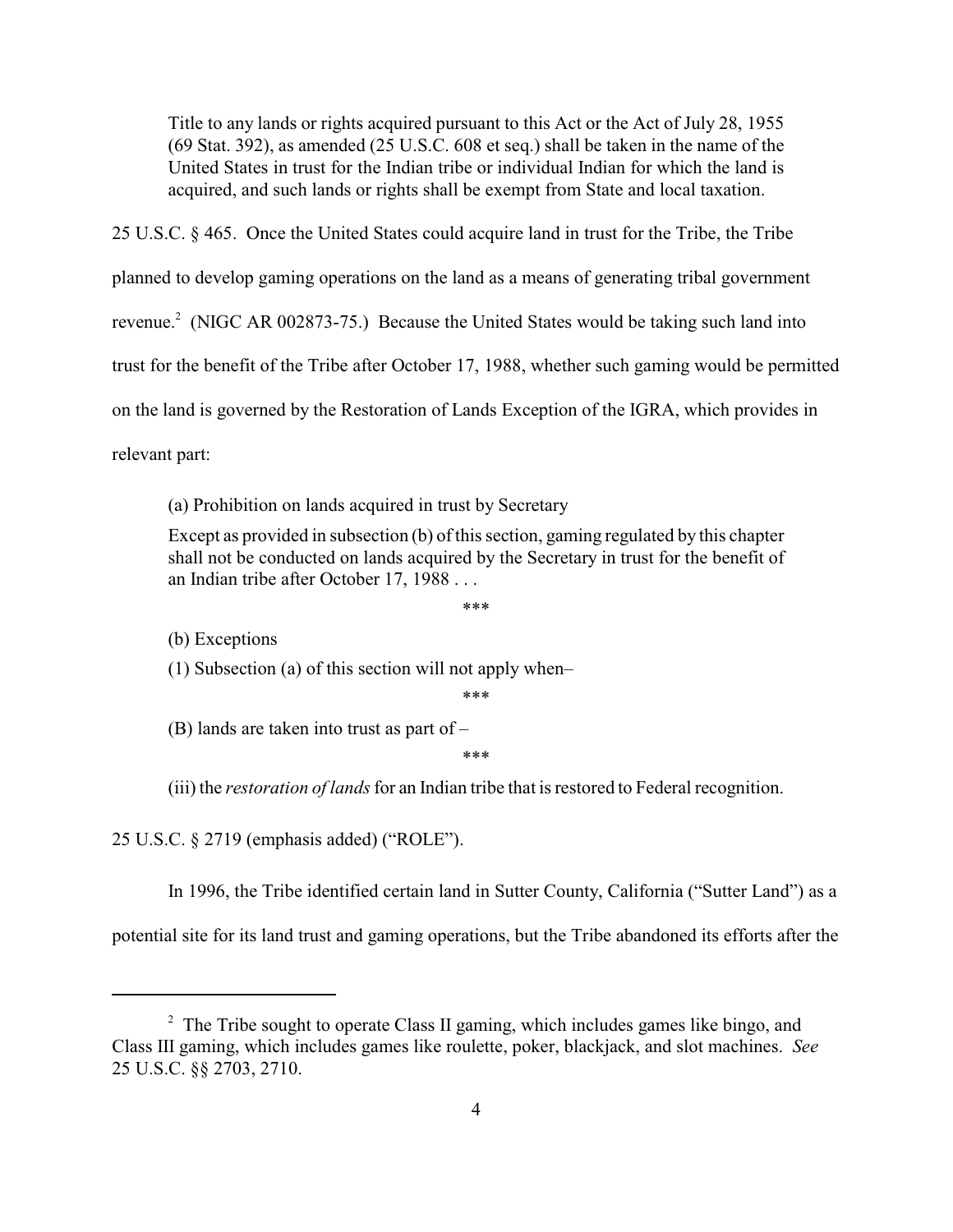Department indicated that the Sutter Land would not qualify as a "restoration of lands," and therefore the Tribe would be unable to conduct gaming operations on it. (NIGC AR 002034-35.) In 2001, the Tribe acquired a property interest in the Chico Parcel as an alternative location for its trust and gaming operations. (NIGC AR 002035.) Even before the Department determined that it would take the Chico Parcel into trust for the benefit of the Tribe, the Tribe adopted a tribal ordinance regulating Class II and III gaming operations within its jurisdiction. (NIGC AR 002873.) The Tribe submitted a gaming management contract to the NIGC along with information purporting to establish that the Chico Parcel qualified for gaming under the ROLE. (NIGC AR 002859.)

In 2003, the Office of General Counsel for the NIGC ("OGC") considered the Tribe's submission and issued an opinion concluding that the Chico Parcel qualified as a restoration of lands, and therefore gaming should be permitted on it under the ROLE ("Opinion"). (NIGC AR 002038.) After the OGC offered its Opinion but before the NIGC had issued any decision with respect to the proposed gaming ordinance, the County commissioned an ethno-historian to investigate whether the members of the Tribe were descendants of the historic Mechoopda Indian Tribe. $3 \text{ In } 2006$ , he completed his investigation and prepared a report concluding that they were not ("Beckham Report"). The County provided the Beckham Report to the NIGC and the

 $3\text{ A}s$  discussed in Section II.B.1, *infra*, the connection between the Tribe and the historic Mechoopda Tribe is significant because, according to the County, the leading case law requires the Tribe to have a historic connection to the Chico Parcel for it to qualify as a "restoration of lands" and the ROLE. *See Grand Traverse Band of Ottawa and Chippewa Indians v. United States Attorney for the W. Dist. of Mich.*, 198 F. Supp. 2d 920 (W.D. Mich. 2002). Thus, if the Tribe claims that the historic Mechoopda Tribe had the requisite connection to the Chico Parcel, the Tribe may establish the connection requirement by establishing that its members are descendants of the Mechoopda Tribe.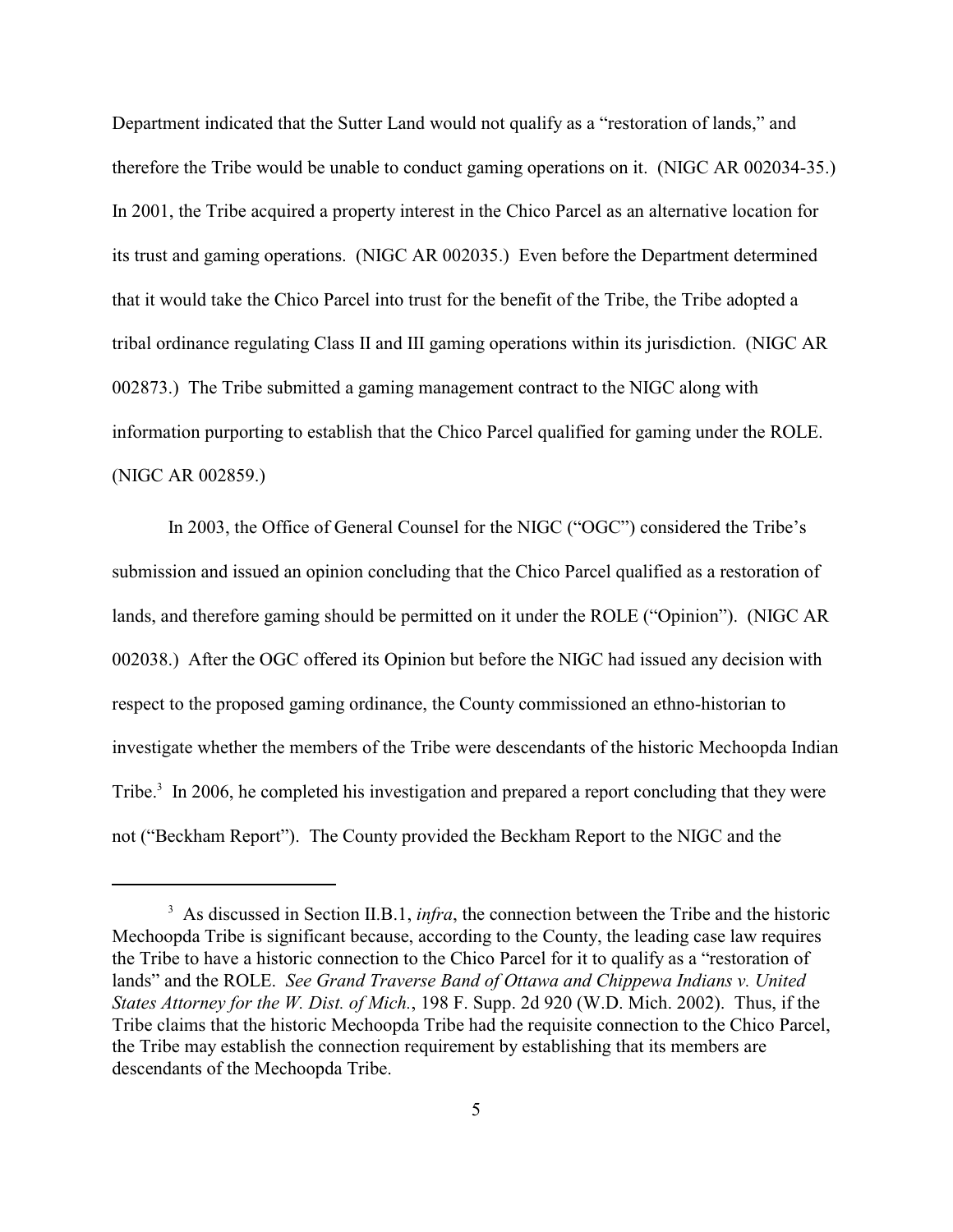Department in 2006. Nevertheless, the NIGC approved the gaming ordinance in  $2007<sup>4</sup>$  and the Department took the Chico Parcel into trust for the benefit of the Tribe in 2008. *See* 73 Fed. Reg. 26142 (May 8, 2008). According to the County, neither the NIGC nor the Department ever considered the Beckham Report. Nor, according to the County, did they consider the files from the previously rejected application with respect to the Sutter Land. Accordingly, the County filed this action challenging the NIGC's approval of the gaming ordinance and the Department's decision to take the Chico Parcel into trust and to allow gaming thereon.

#### **II. ANALYSIS**

The court must consider two issues in deciding the pending motions: first, whether the County has standing to bring this suit; and second, whether the determination made by the NIGC and the Department—that taking the Chico Parcel into trust for the benefit of the Tribe constitutes a "restoration of lands" thus making the Chico Parcel eligible for Indian gaming— is supported by the administrative record. The court addresses each in turn.

## **A. Standing**

"[T]he requirement that a claimant have 'standing is an essential and unchanging part of the case-or-controversy requirement of Article III'" of the Constitution. *Davis v. Fed. Election Comm'n*, 128 S.Ct. 2759, 2768 (2008) (quoting *Lujan v. Defenders of Wildlife*, 504 U.S. 555, 560 (1992)). As the party invoking federal jurisdiction, the County bears the burden of establishing the three elements of standing. *Lujan*, 504 U.S. at 560-61. First, the County must

<sup>&</sup>lt;sup>4</sup> The IGRA requires tribes to obtain NIGC approval of all ordinances regulating Class II and III gaming.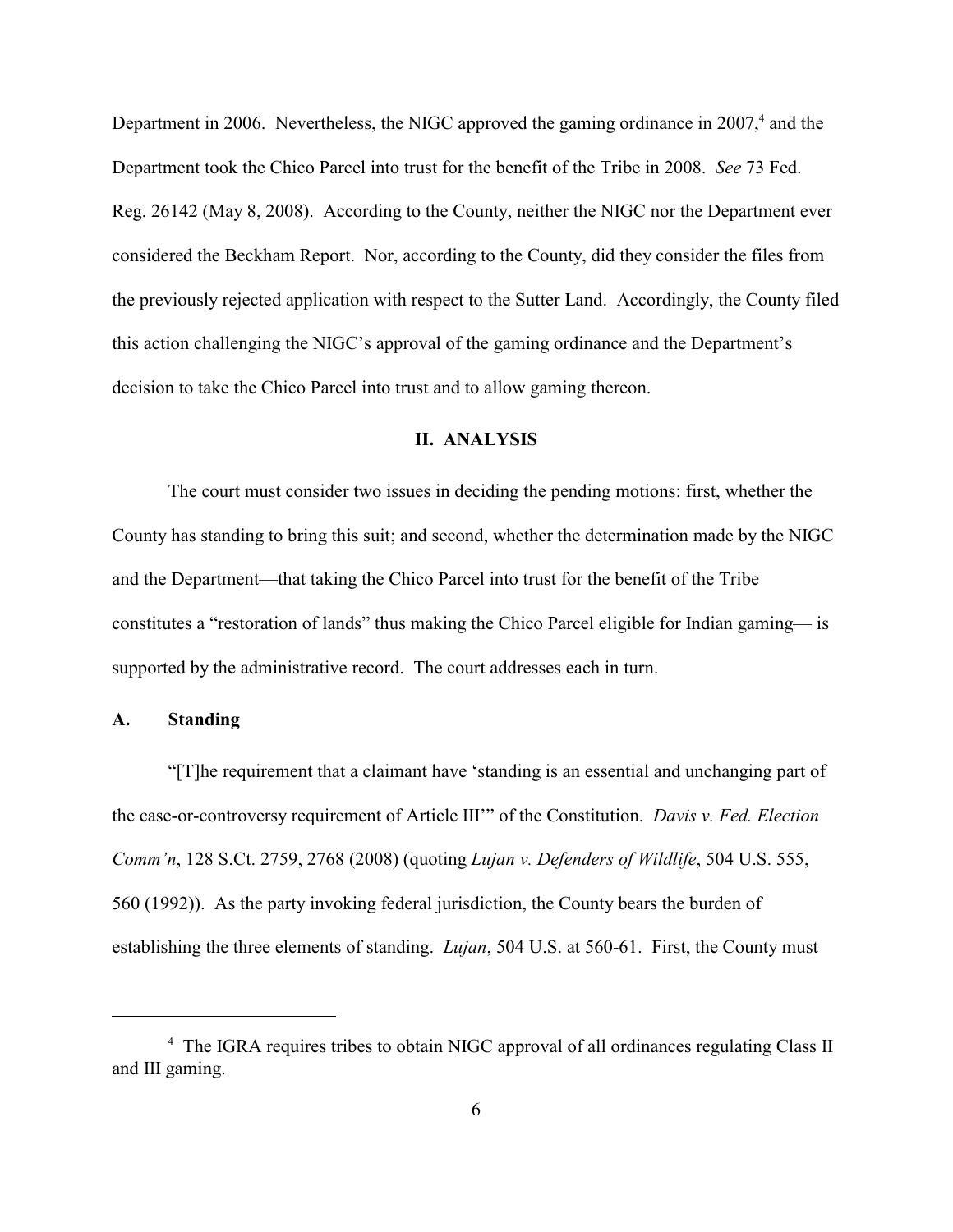establish that it has suffered an "injury in fact." *Id.* at 560. An "injury in fact" is "an invasion of a legally protected interest which is (a) concrete and particularized . . . and (b) actual or imminent, not conjectural or hypothetical." *Id*. (internal quotations omitted). Second, the County must establish that there is a causal connection between the injury and the challenged conduct, meaning that the injury alleged is "fairly traceable to the challenged action of the defendant, and not the result of the independent action of some third party not before the court." *Id.* (internal citations and quotations omitted). Third, it must be "likely," as opposed to merely "speculative," that the injury will be "redressed by a favorable decision." *Id*. at 561 (internal citations and quotations omitted).<sup>5</sup>

 $\frac{1}{5}$  These elements are not "mere pleading requirements but rather an indispensable part of the plaintiff's case . . . ." *Lujan*, 504 U.S. at 561. Accordingly, the County must support each element just as it would any other matter on which it bears the burden of proof. *Id*. With respect to the motion to dismiss, the County may meet its burden through allegations of injury resulting from Defendants' conduct. *Id*. With respect to the motion for summary judgment, however, the County cannot rest on allegations but rather must set forth specific facts in the administrative record. *See id*. Because this suit challenges government action, the nature and extent of the facts the County must aver to establish standing depends upon whether the County is an object of the action at issue. *Id*. at 561-62. Although standing would be presumed if the County were the object of the governmental action, much more is needed here because the alleged injury arises from the regulation of the Tribe. *See id*. Under these circumstances, causation and redressability hinge on the response of the Tribe to the NIGC's and the Department's decisions. *See id*. The concern is that some of the essential elements of standing depend upon choices made by independent actors, like the Tribe, whose discretion the court may be unable to presume or predict. *See id*. Accordingly, the County bears the burden of adducing facts to show that, in response to the decisions of the NIGC and the Department, the Tribe has made or will make choices that injure the County and permit the Court to redress that injury. *See id*. (citations omitted). Thus, because the County itself is not the object of the challenged governmental actions, it is more difficult for the County to establish standing. *See id*.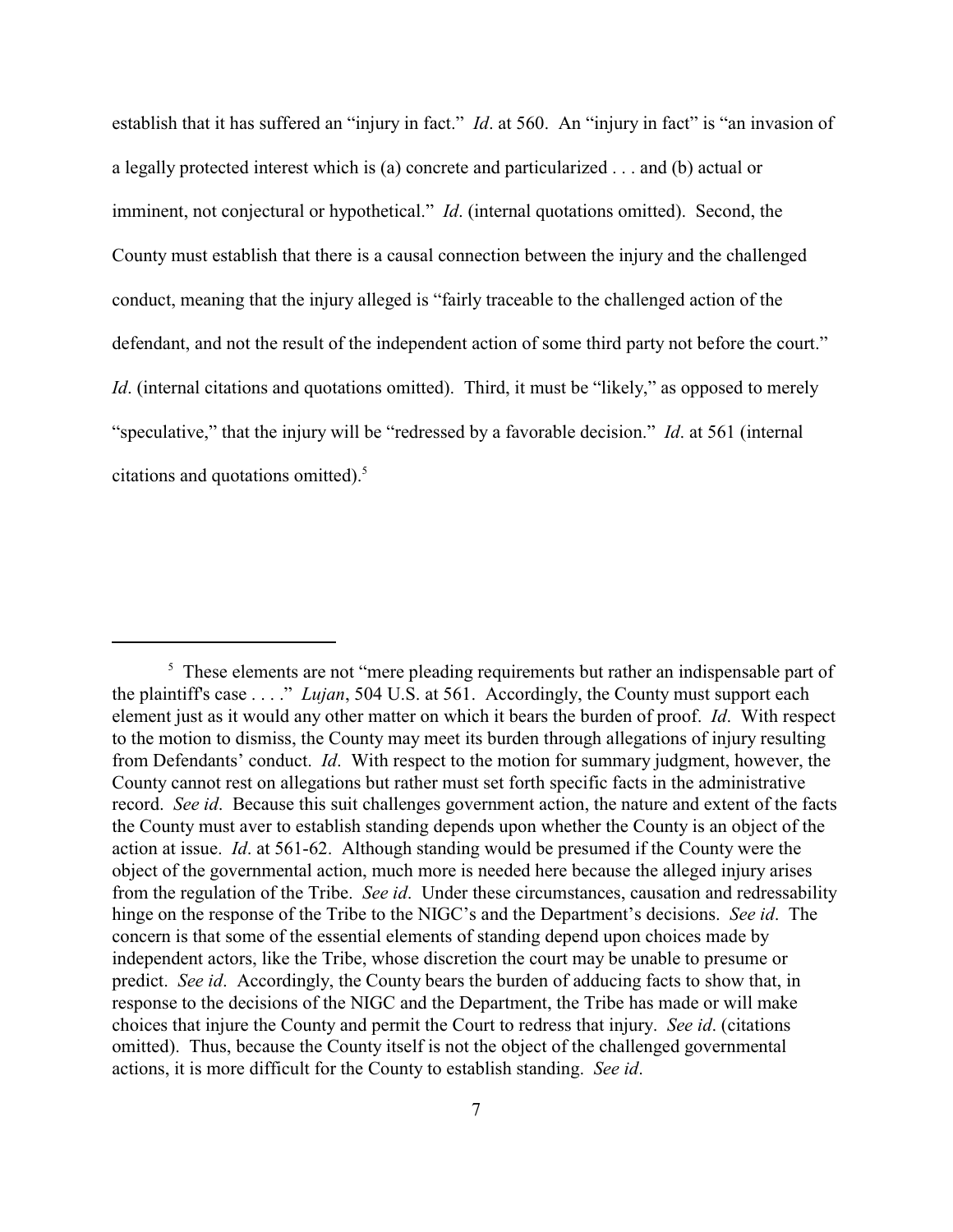The Tribe contends that the County lacks standing to challenge the decisions of the NIGC and the Department. The Tribe focuses its arguments on the first *Lujan* factor, "injury in fact." Specifically, the Tribe points out that the County's only challenge is to the determination that the Chico Parcel qualifies as a "restoration of lands." But, according to the Tribe, the County cannot identify a single "injury in fact" stemming from the restoration of lands determination. Indeed, the Tribe claims that the County has no legally-protected interest in the restoration of lands determination because the IGRA requires neither the Department nor the NIGC to consider impacts on third parties, like the County, nor does it allow third parties to comment on their determinations. Finally, the Tribe contends that the County lacks standing because its challenge lies beyond the zone of interests protected under the statutes.<sup>7</sup>

The County responds that there is no question as to its standing. Specifically, the County contends that it has legally-protected interests at stake because the determinations of the NIGC and the Department allow the Tribe to conduct *illegal* gaming in the County. Further, the County contends that its alleged injury is immediate and non-speculative considering that the NIGC and the Department have sanctioned gaming on the Chico Parcel and that the Tribe has unequivocally manifested its intent to operate such gaming. Among the injuries the County contends it will suffer are adverse environmental effects, increased traffic, safety hazards, zoning conflicts, and

 $6$  The court need not address the second or third *Lujan* factors specifically because neither the Tribe nor the County discuss them and because the second and third factors are easily met provided that the County can establish an injury in fact.

 $\frac{7}{1}$  Within its standing argument, the Tribe also contends that the County lacks standing because its claims raise non-justiciable political questions concerning the authority of the United States to recognize the sovereignty of the Tribe and the power of the Tribe to determine its own membership. Setting aside the fact that the Tribe seems to be conflating the standing and political question doctrines, there is no merit to its political question argument.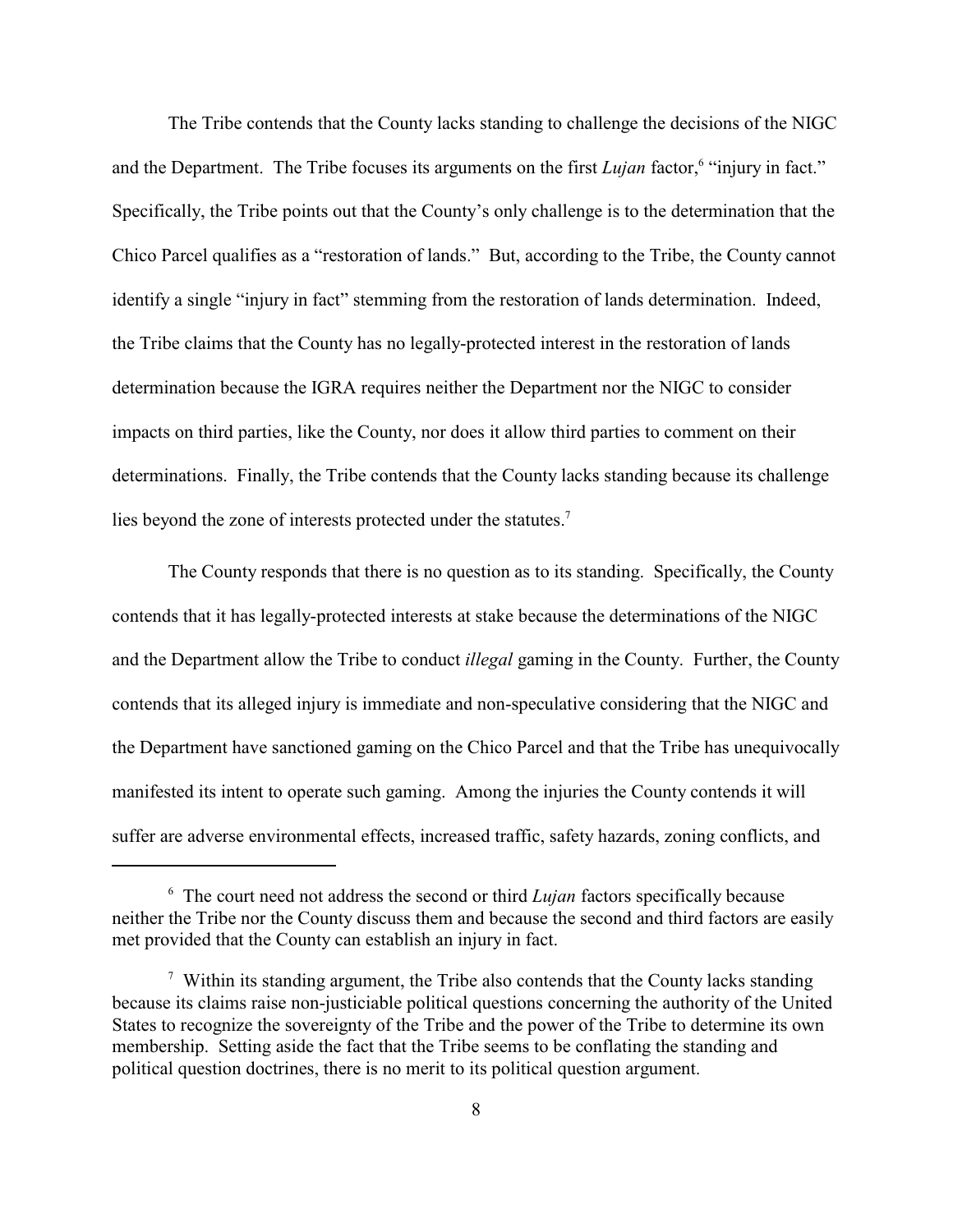increased demand for County services. Moreover, according to the County, the Department's acceptance of the Chico Parcel into trust for Indian gaming authorizes the Tribe to violate the County's zoning restrictions, and therefore constitutes a nuisance *per se* under California law. Finally, the County contends that its challenge lies within the zone of interests protected by the IRA and the IGRA.

There is little question that the County has standing. Contrary to the Tribe's suggestion, the County does not allege an injury arising from the "restoration of lands" determination in and of itself. Rather, the County alleges that the gaming operations that the Tribe will conduct on the Chico Parcel will injure the County. The County sets forth a host of possible injuries ranging from environmental effects, to zoning conflicts, to safety hazards. All are concrete, particularized, and imminent considering that, throughout the administrative record and the briefing in this court, the Tribe has made crystal clear that it will commence gaming activities on the Chico Parcel, and those activities likely will have an adverse effect on the County. *See Lujan*, 504 U.S. at 560. Accordingly, the County has standing.

## **B. APA Claims**

The parties and the court agree that the County's claims challenging the actions of the Department and the NIGC should be reviewed under the standards set forth in the APA. Under the APA, the court "shall . . . hold unlawful and set aside agency action, findings, and conclusions found to be . . . arbitrary, capricious, an abuse of discretion, or otherwise not in accordance with the law." 5 U.S.C.  $\S$  706(2)(A). This standard of review is highly deferential and presumes agency action to be valid. *Am. Wildlands v. Kempthorne*, 530 F.3d 991, 997 (D.C.

9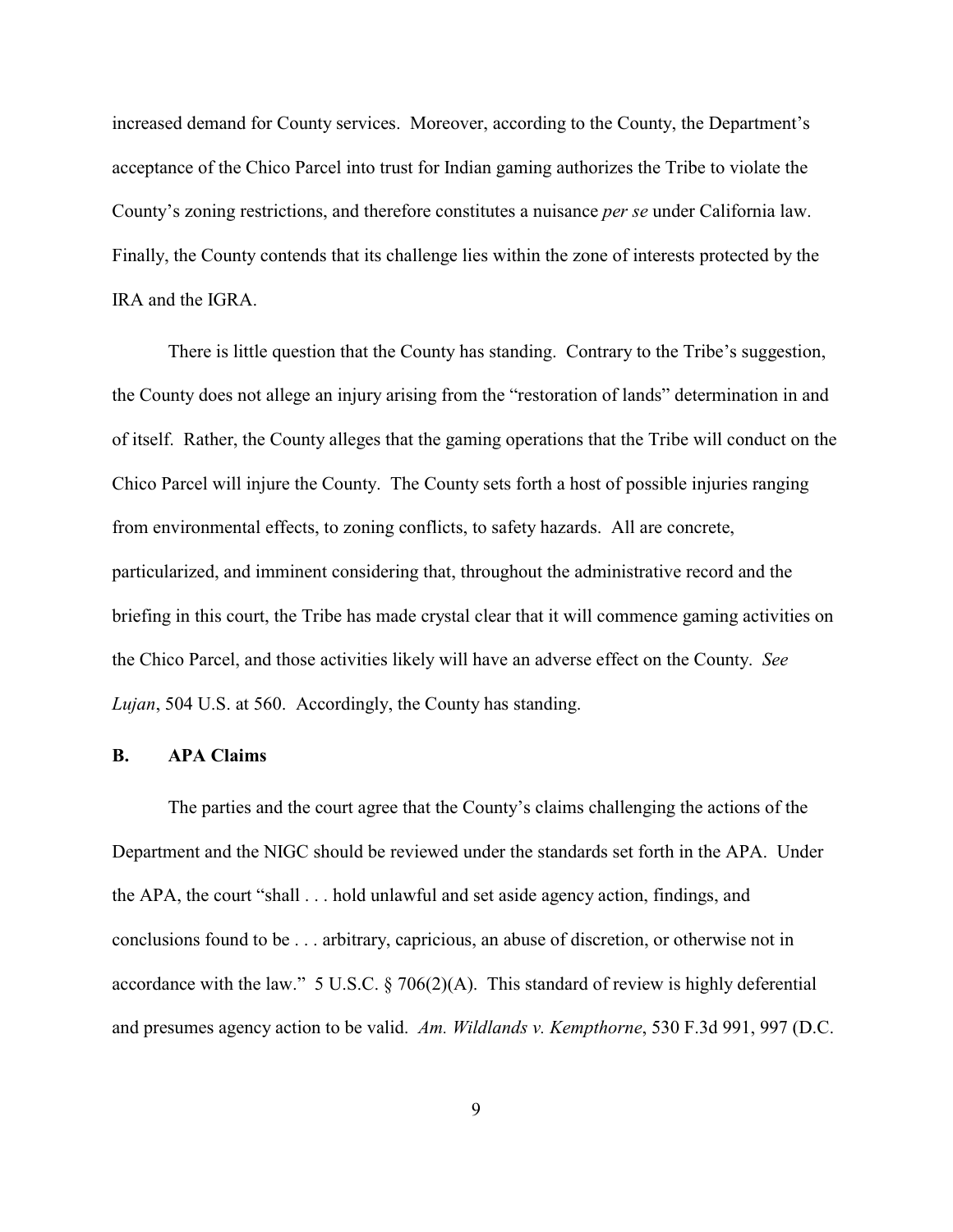Cir. 2008). Under the arbitrary and capricious standard, the scope of review is narrow, and a court should not substitute its judgment for that of the agency. *Motor Vehicle Mfrs. Ass'n of U.S., Inc. v. State Farm Mut. Auto. Ins. Co.*, 463 U.S. 29, 43 (1983). An agency determination is arbitrary and capricious "if the agency has relied on factors which Congress has not intended it to consider, entirely failed to consider an important aspect of the problem, offered an explanation for its decision that runs counter to the evidence before the agency, or is so implausible that it could not be ascribed to a difference in view or the product of agency expertise." *Id*. An agency decision is an abuse of discretion if it is "based on an erroneous interpretation of the law, on factual findings that are not supported by substantial evidence, or represents an unreasonable judgment in weighing relevant factors." *Star Fruits S.N.C. v. U.S.*, 393 F.3d 1277, 1281 (Fed. Cir. 2005). Although the decisions of the NIGC and the Department are entitled to a presumption of regularity, that presumption does not shield the decisions from a "thorough, probing, in-depth review"; indeed, the court still must "engage in a substantial inquiry." *Citizens to Preserve Overton Park, Inc. v. Volpe*, 401 U.S. 402, 415 (1971). Nevertheless, the court "must uphold an agency's action where it has considered the relevant factors and articulated a rational connection between the facts found and the choice made." *Transcontinental Gas Pipe Line Corp. v. F.E.R.C.*, 518 F.3d 916, 919 (D.C. Cir. 2008).

The parties agree that the County's challenges to the determinations of the NIGC and the Department boil down to the same legal issue: whether the OGC and the agencies correctly determined that the Chico Parcel constitutes a "restoration of lands" under the IGRA thereby qualifying it for Indian gaming under the ROLE. With respect to this issue, the County makes two arguments: first, that the OGC and the agencies misapplied the leading case law interpreting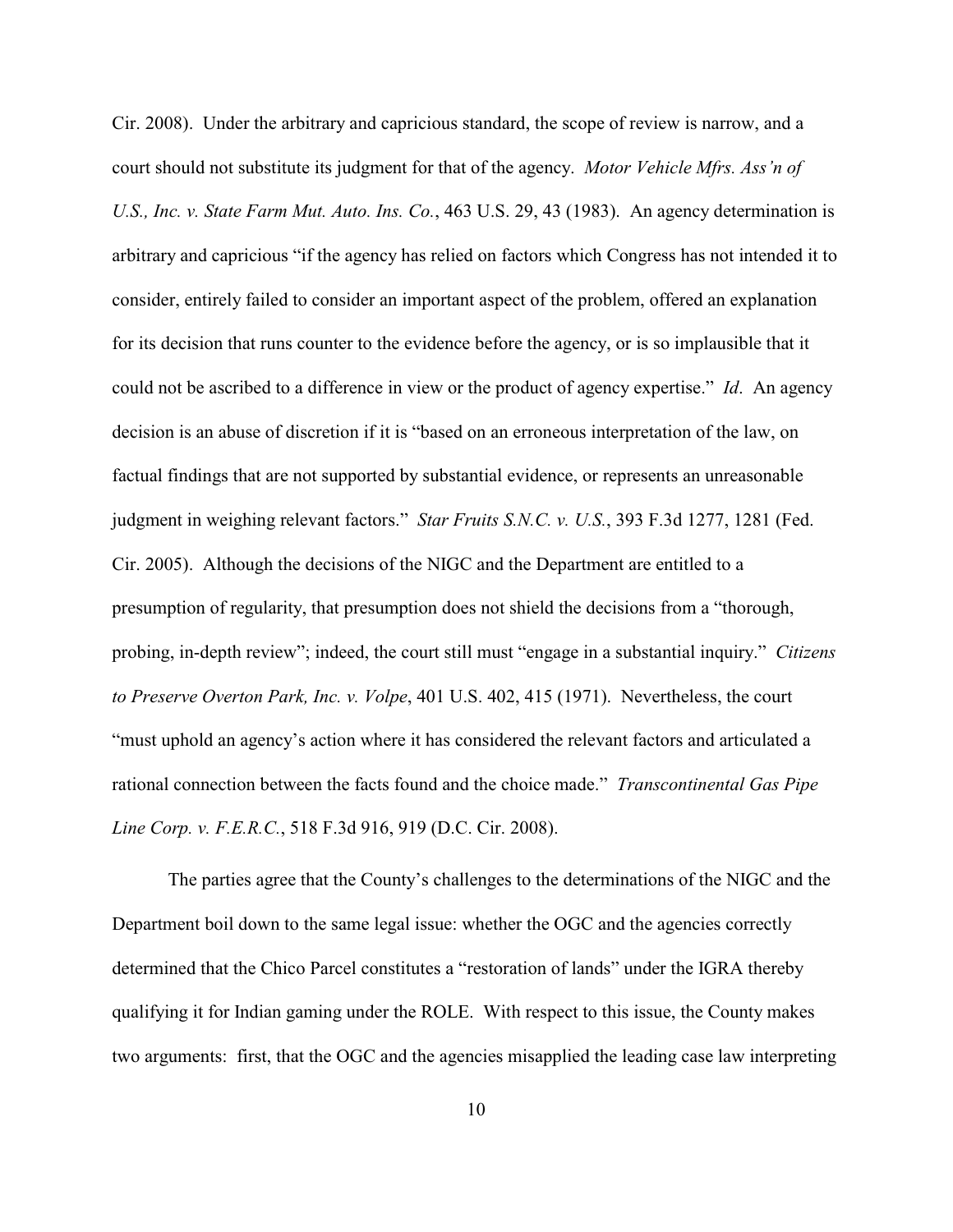the "restoration of lands" provision; and second, that the OGC and the agencies failed to consider contrary evidence, namely, the Beckham Report. The court addresses each in turn.

#### **1.** *Grand Traverse II* **Factors**

The leading case interpreting the meaning of the ROLE is *Grand Traverse Band of Ottawa and Chippewa Indians v. United States Attorney for the W.D. Mich.*, 198 F. Supp. 2d 920 (W.D. Mich. 2002) ("*Grand Traverse II*"). The *Grand Traverse II* Court suggested three factors to consider in determining whether a parcel of land constitutes a "restoration of lands" for a given tribe: (1) the factual circumstances of the acquisition; the (2) location of the acquisition; and (3) the temporal relationship of the acquisition to the tribal restoration. 198 F. Supp. 2d at 935. Although the parties agree that the *Grand Traverse II* factors should guide the court, they disagree as to whether their application supports a conclusion that the Chico Parcel constitutes a restoration of lands. The parties focus on the second *Grand Traverse II* factor. Because the first and third *Grand Traverse II* factors support the Opinion and the agency decisions and because there is little argument between the parties on these factors, the court likewise will focus on the second *Grand Traverse II* factor—location.

Defendants contend that both the NIGC and the Department properly determined that the Chico Parcel constitutes a restoration of lands.<sup>8</sup> They explain that the NIGC's determination

<sup>&</sup>lt;sup>8</sup> Defendants contend that the court should construe the IGRA liberally in favor of the Tribe under the Indian Canon of statutory construction. *See City of Roseville v. Norton*, 348 F.3d 1020, 1031-32 (D.C. Cir. 2003) (requiring ambiguous provisions to be construed liberally in favor of Indians). The County responds that the "restoration of lands" provision should not be so construed because it is not ambiguous. Because courts have held the "restoration of lands" provisions to be ambiguous, the Tribe is entitled to a liberal construction of that provision in its favor. *See id.*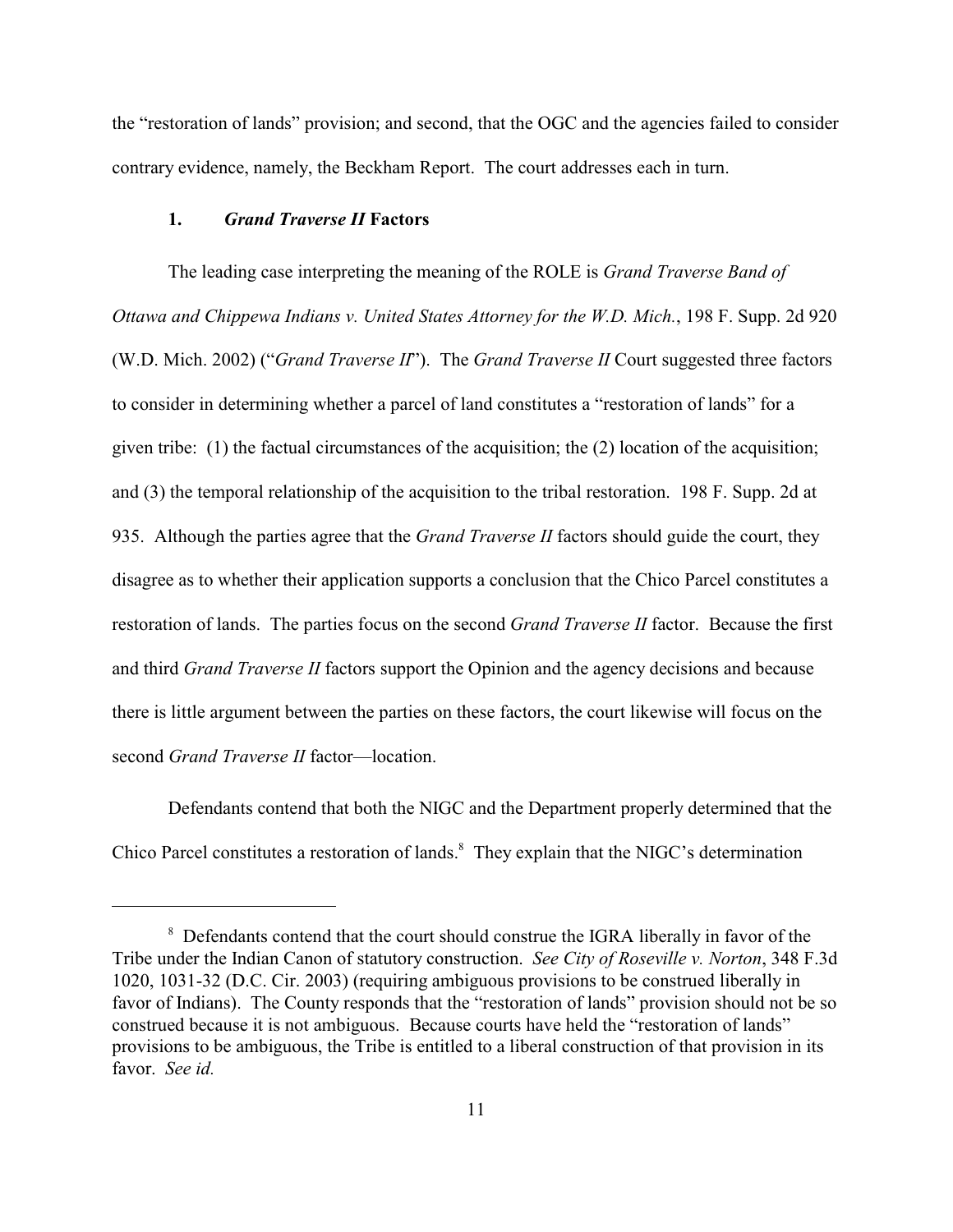relied in large part on the Opinion and that the Department's determination relied in large part on the Opinion and the NIGC determination. With respect to the Opinion, Defendants contend that the OGC fully evaluated the *Grand Traverse II* factors and "articulated a rational connection" between the record facts concerning the Chico Parcel and the conclusion that it constitutes a restoration of lands. *See Transcontinental Gas Pipe Line Corp.*, 518 F.3d at 919. Specifically, with respect to the location factor, Defendants contend that the OGC considered voluminous evidence submitted by the Tribe including a report of a historian, similar to Beckham, all of which indicated that the members of the Tribe were in fact descendants of the original Mechoopda Tribe and that the Tribe had a geographic and cultural connection to the Chico Parcel. Defendants go on to argue that the County cannot identify a single deficiency in the OGC's analysis. Moreover, according to Defendants, the County cannot seek to invalidate the action of either the NIGC or the Department simply because they relied on that analysis, especially considering that it was complete and correct. Accordingly, Defendants ask this court to reject the County's challenge.

The County responds that the OGC and the agencies erred in determining that the Chico Parcel qualifies as a "restoration of lands" and that their respective determinations are arbitrary, capricious, and an abuse of discretion. Relying almost exclusively on the analysis and conclusions of the Beckham Report, the County contends that the members of the Tribe are not actual descendants of the original Tribe but rather a disparate group of Indians whose only bond is that the Bidwell Ranch employed them or their ancestors. This is determinative, according to the County, under its reading of the second *Grand Traverse II* factor. According to the County, the Chico Parcel may only constitute a restoration of lands if the Tribe can prove its members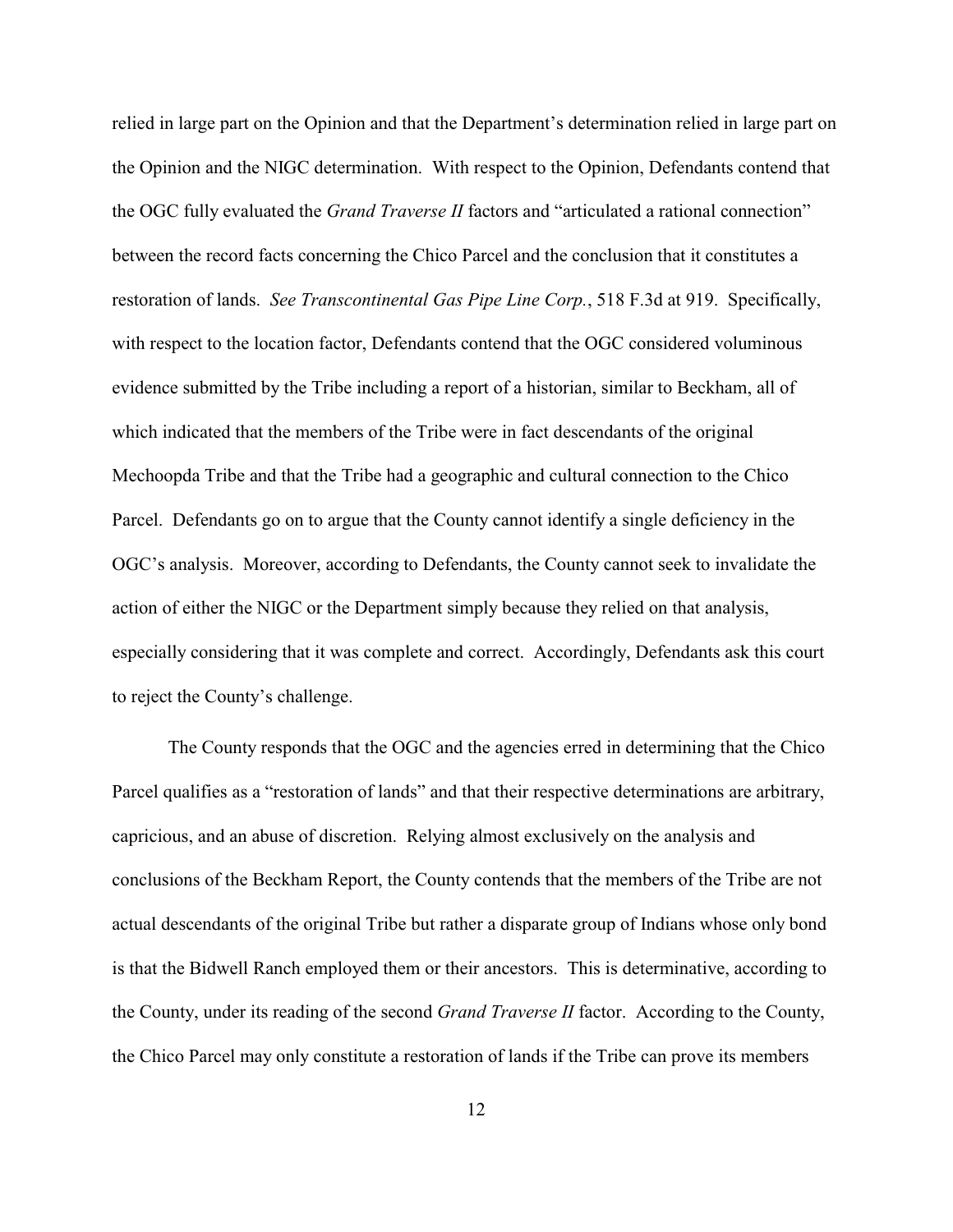descended from a tribe with a historic connection to that specific land. Although the County seems to admit that the original Mechoopda Tribe had such a connection to the Chico Parcel, it contends that the Tribe has no connection to the original Mechoopda Tribe and thus no connection to the Chico Parcel. Further, the County contends that the Opinion is non-binding and entitled to neither deference nor respect. Neither are the NIGC nor the Department determinations because they rely heavily on the Opinion. Therefore, according to the County, the Tribe cannot satisfy the second *Grand Traverse II* factor, location, and, likewise, the Chico Parcel cannot constitute a restoration of lands.

Defendants rejoin as follows. First, they contend that the OGC and the agencies correctly concluded that the Tribe descended from the original Mechoopda Tribe, and therefore, the Tribe has a sufficient connection to the Chico Parcel to qualify it as a restoration of lands. Second, even accepting the County's contention that the Tribe did not descend from the original Mechoopda Tribe, Defendants contend that they are a restored tribe and thus entitled to land-intrust as close to the former Bidwell Ranch as possible considering that the Bidwell land is no longer available. In this, Defendants argue that the County takes too restrictive a view of the location requirement. Specifically, according to Defendants, the Tribe need not show a connection to the precise land at issue if their ancestral lands are unavailable and the lands at issue are in close proximity to the ancestral lands especially considering that the purpose of the IGRA is to restore tribes whose federal recognition was rescinded to as close a status as possible to those tribes whose recognition was not. According to Defendants, providing a tribe with land is a necessary element of restoring such parity. At bottom, Defendants contend that the County can do little more than tout the Beckham Report as a basis for disagreeing with the OGC and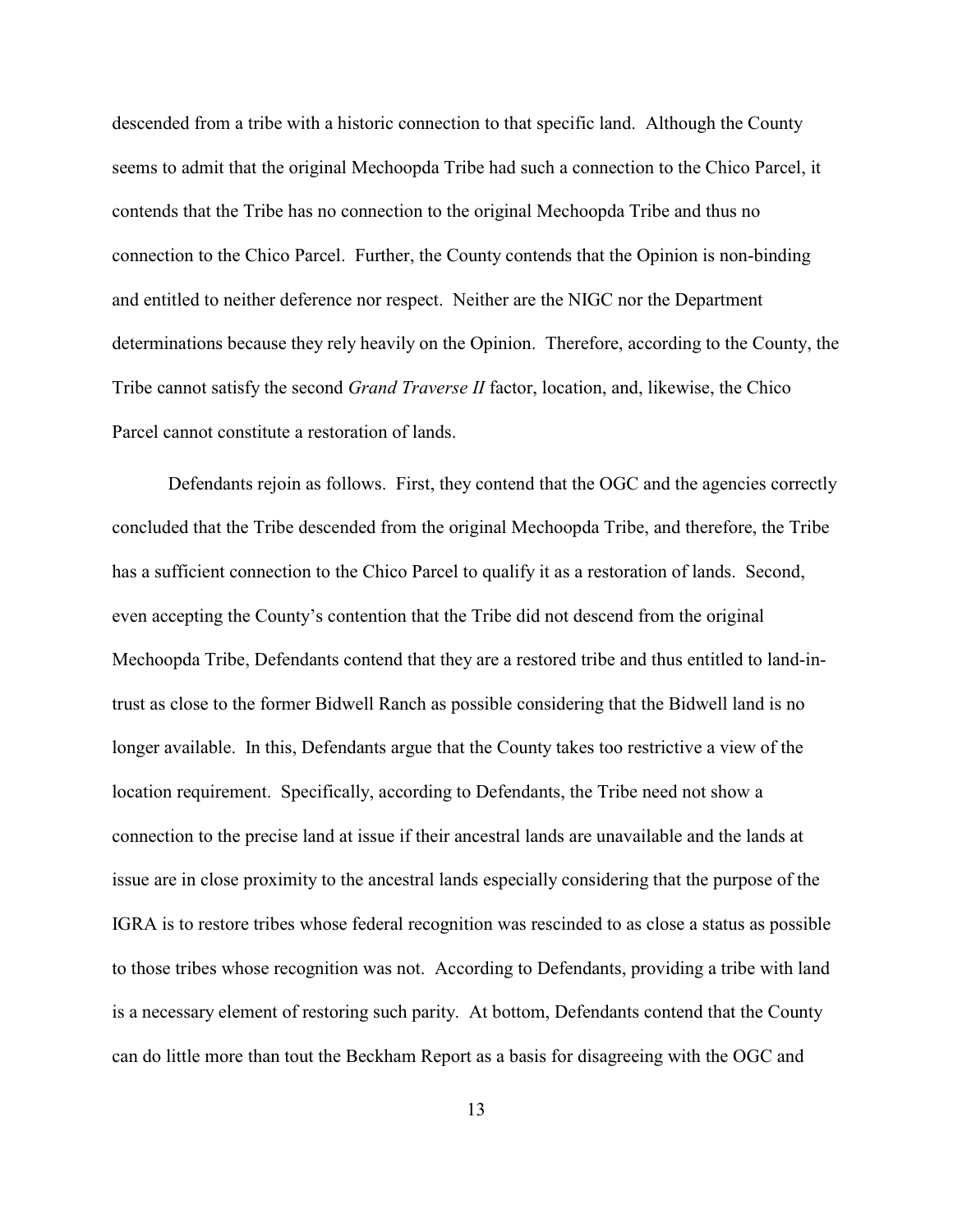agency determinations. According to Defendants, this is insufficient to allow the court to set aside the determination that the Chico Parcel constitutes a restoration of lands, especially where, as here, the conclusion is rooted in a sound analysis.

The court agrees with Defendants that the County relies on too restrictive an interpretation of the IGRA in support of its contention that the Chico Parcel cannot qualify as a "restoration of lands." The County contends that the term "restoration of lands" should be interpreted as including only a restored tribe's former rancheria. But the IGRA does not define "restoration of lands"; therefore, courts have held it to be ambiguous and interpreted it broadly. *See, e.g., City of Roseville v. Norton*, 348 F.3d at 1020, 1026-27 (D.C. Cir. 2003). If a broad interpretation is permissible, it certainly is in order here considering that the Tribe's former rancheria, the Chico Rancheria, is no longer available for restoration because the City of Chico and the University have subsumed it. Accordingly, the Tribe sought to acquire lands as near as possible to its former Rancheria and, according to the OGC and agencies, within its original ancestral homeland, the Chico Parcel. Applying the *Grand Traverse II* factors and *City of Roseville* in light of the administrative record, the agency decisions must stand because they considered the relevant factors and articulated a rational connection between the administrative record and their conclusions. *See Transcontinental Gas Pipe Line Corp.,* 518 F.3d at 919.

#### **2. Beckham Report**

In addition to contending that the OGC and the agencies should have concluded that the Chico Parcel does not constitute a restoration of lands, the County contends that their analyses were inadequate because they relied too heavily on information submitted by the Tribe and failed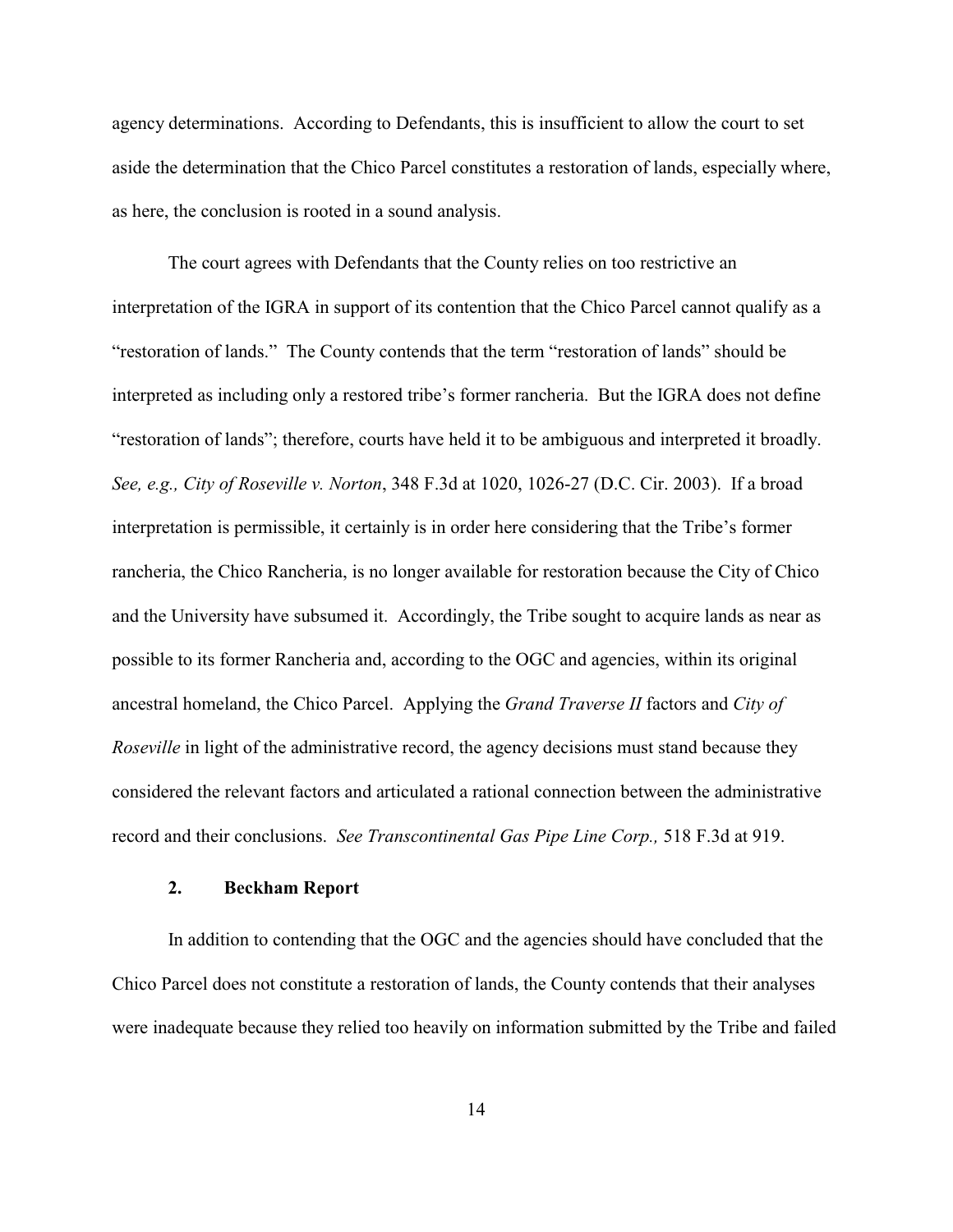to consider the Beckham Report, Sutter Land application file, and other contrary evidence. Defendants acknowledge that the NIGC did not consider the Beckham Report, but contend that it had no obligation to do so, especially considering that the Beckham Report was prepared three years after the OGC Opinion upon which the NIGC so strongly relied. With respect to the Department, Defendants point out that the Beckham Report is in the Department's administrative record and that there is no record evidence establishing that the Department failed to consider the Beckham Report.

This Circuit has held that "an agency rule is arbitrary and capricious if the agency relies upon improper factors, *ignores important arguments or evidence*, [or] fails to articulate a reasoned basis for the rule . . . ." *Natural Res. Def. Council, Inc. v. E.P.A.*, 822 F.2d 104, 111 (D.C. Cir. 1987) (emphasis added). Although "an agency has a duty to consider all the evidence and to explain its decision fully . . . [i]t does not necessarily follow, however, that the failure to mention certain evidence means that it was not considered, nor does it follow that an explanation is incomplete unless it dutifully lists all the evidence that the Commission examined." *Lorion v. United States Nuclear Regulatory Comm'n*, 785 F.2d 1038, 1042 (D.C. Cir. 1986) (citation omitted). The court should uphold an agency decision "as long as all the necessary factors were considered, and provided that the statement of reasons given permits a rational understanding of the basis for the decision. *Id*. (internal citation and quotation omitted). The court has considered the briefing, scoured the record, and pressed the parties on this issue during oral argument. Having done so, the court cannot find that the County has done enough to justify setting aside the agencies' actions here. Because the agencies considered "the necessary factors" and because